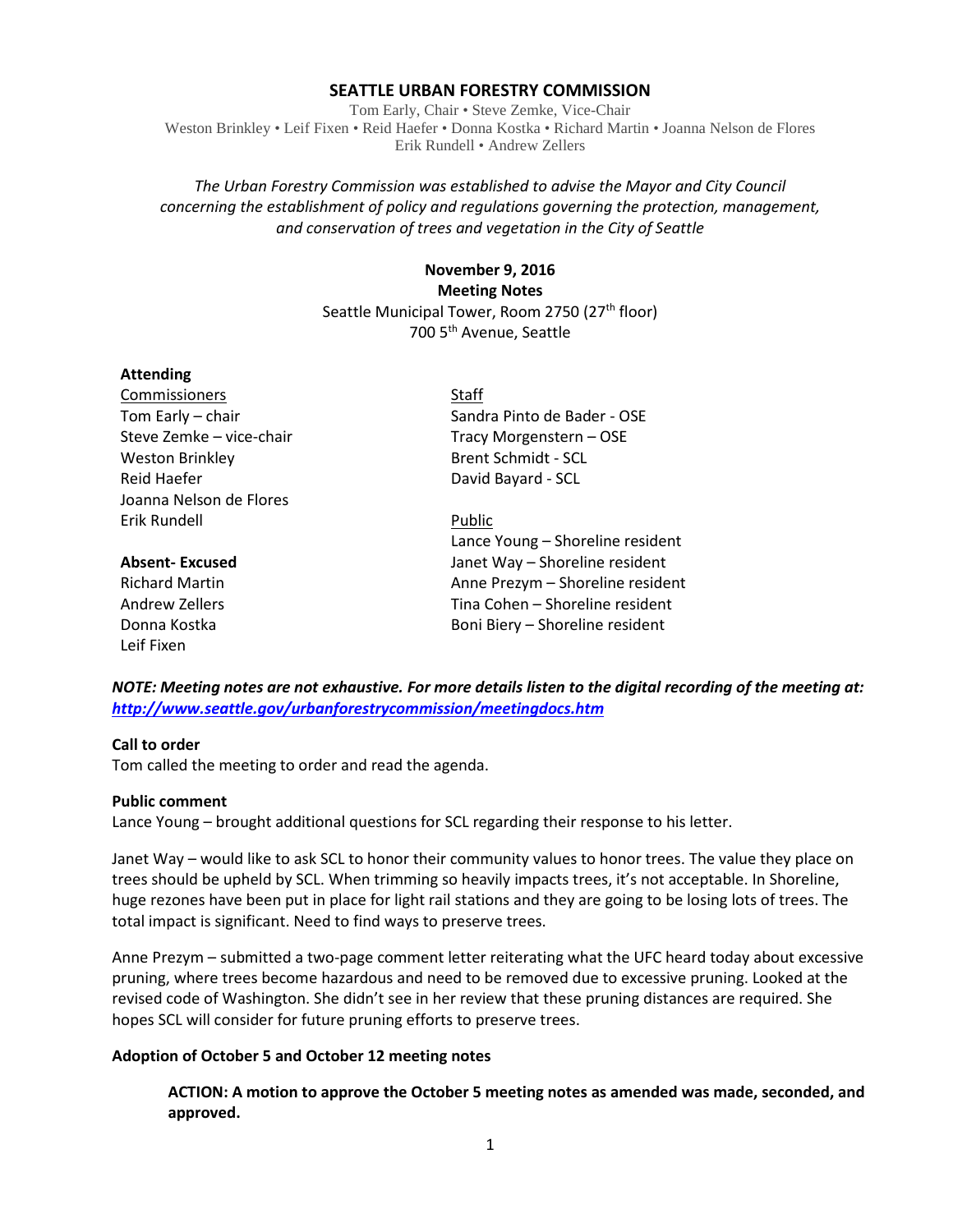## **ACTION: A motion to approve the October 12 meeting notes as amended was made, seconded, and approved.**

## **Draft Climate Preparedness Strategy**

Tracy Morgenstern shared the climate preparedness strategy. The Commission provided input to the Climate Action Plan. The preparedness piece was not fully developed and now she would like to get input on the preparedness strategy.

As part of climate change, we expect changes in temperature, precipitation and higher sea levels. Climate change affects people differently. There are communities that will be more adversely affected. Lower income people are especially vulnerable. Vulnerability factors include racism, income, living conditions, age, location, occupation, health, and language barriers.

Planning priorities include:

- Equity: prioritize actions that reduce risk and enhance resilience for communities with disproportionate climate risk.
- Co-benefits: design and implement resilience strategies that advance community goals.
- Natural systems: use nature-based solutions that leverage ecosystem services and foster natural systems resilience.

Citywide actions:

- Provide sea level rise guidance for capital projects
- Equitable climate preparedness planning and evaluation tool
	- o Strategies
	- o Community driven planning

The team talked to different sectors including: transportation, land use & building environment, City buildings, parks, drainage and water supply, electricity, and community preparedness. The last chapter of the strategy provides ideas of what people can do.

Urban Forestry Impacts:

- A concern is increase in tree stress and mortality to drought, insects, disease and storm events.
- Downed limbs and trees related to extreme precipitation and storms.

Urban Forestry implications:

- Longer watering and plant establishment periods
- Storm-related tree damage end related road closures and response costs
- Increased maintenance to reduce risk of blowdown or limb breakage
- Increased maintenance to respond to fallen branches and dead tree removal.
- Sidewalk damage due to drought stress.

Urban Forestry Actions:

- Tree selection
- Ecosystem services
	- o Mitigate heat islands
	- o Buffer pollution
	- o Mitigate storm surge
- Improve maintenance
	- o Increase establishment period
	- o Increase watering season
	- Increase community support

Equity goals: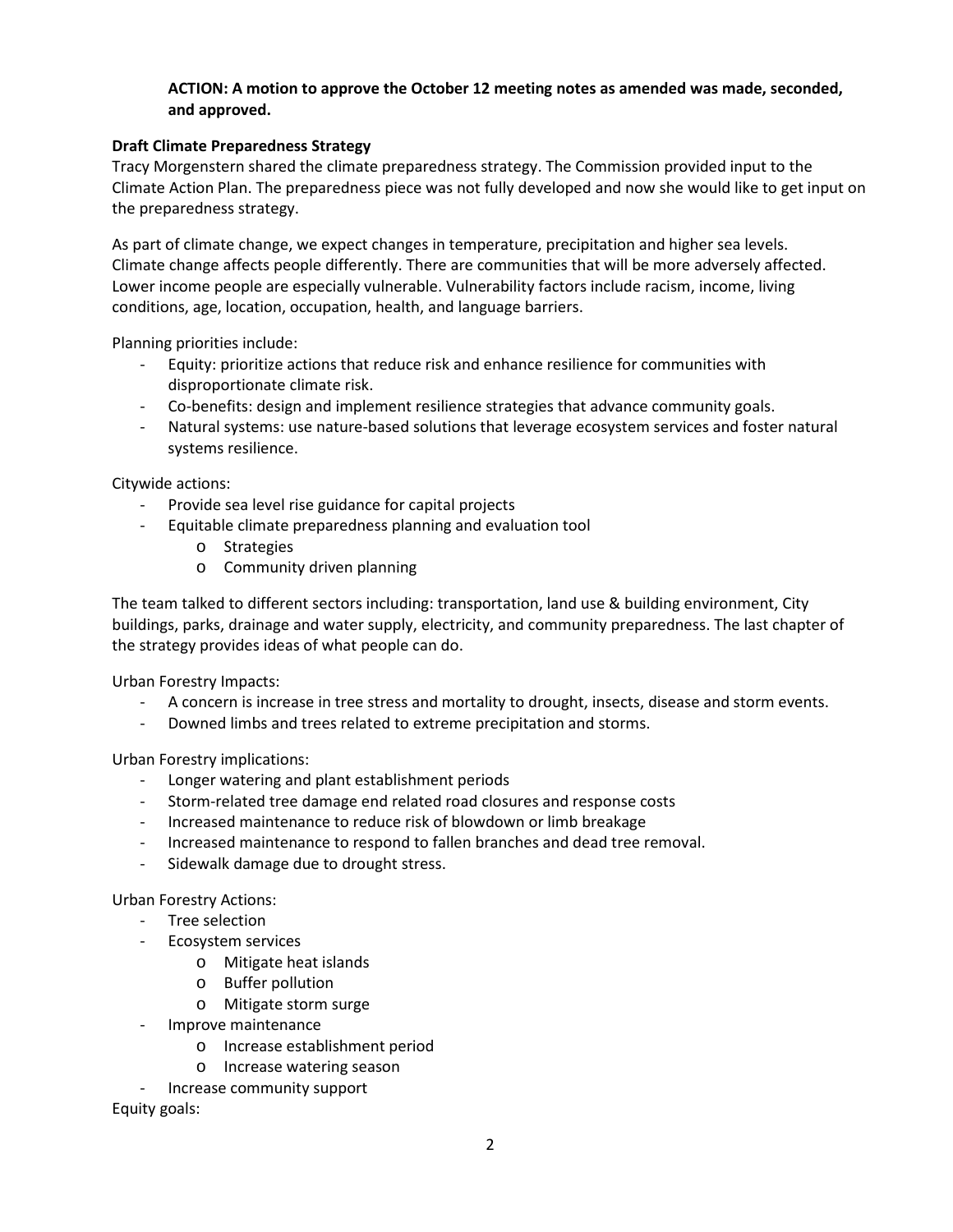Reduce disproportionate climate risk and help ensure that the benefits and burdens of preparedness strategies are equitably shared:

- Prioritize actions that help communities of color and lower income communities moderate potential impacts and cope with the consequences of climate change
- Empower frontline communities as leaders in the planning process

Equity actions:

- Develop an equitable climate preparedness planning tool to help:
	- o Identify who is benefiting/burdened by climate change and adaptation strategies
	- $\circ$  Identify equitable adaptation strategies that function at the root causes of disproportionate vulnerability
	- o Conduct community-driven planning
- Prioritize designate Equity and Environment Initiative focused areas and populations
- Design planning processes to include community as partners, sharing decision-making power
- Foster social cohesion, a key factor in community resilience, through engagement and planning processes.

UFC question: has there been a geographical analysis of where trees and where are the most vulnerable? How did you look at sea level rise? What's the magnitude of the impact?

Answer: we have a separate document that looks at sea-level rise impacts with different time horizons. They have compared that to different infrastructure assets. They have very good mapping and they are available on SPU's website. Most impact is in the lower Duwamish valley.

UFC question: regarding tree selection, how does heavier winter rain levels affect tree selection? Answer: in SPU over 2017 and into 2018 will be doing a much more detail with stormwater effects. They are looking at how they can maximize the benefits of trees.

UFC question: how does tree selection dovetail into the incoming pests and diseases that the Pacific NW is expecting to receive as they move across the US.

Answer: departments have been looking at those issues. Parks has been doing succession planning.

UFC question: Can you talk about the planning and evaluation tool?

Answer: the tool helps staff ask questions about challenges before planning work begins. They also look at the demographics of who is in the room to make decisions, how they are using scientific data. The tool asks a lot of questions and has check boxes to guide the planning process. It also looks at specific strategies that can be used. Working with youth and creating job opportunities, etc. She could share the first iteration of the tool if the Commission would like.

Tracy will send the tool to Sandra to distribute to the UFC. They will be bringing the Equity and Environment Agenda to the tool. It's similar to the City's Race and Equity Toolkit. Urban forestry and trees have been identified as a key component to the preparedness strategy.

UFC question: were trees and natural systems something you heard from the communities you engaged or did it come from the city staff?

Answer: Both. They heard about it as part of the Climate Action Plan, it's a City priority and have seen it as an opportunity worldwide.

UFC question: are the cities you are working with acknowledged?

Answer: they are cities part of an organization that provides grants. Toronto, DC, Fort Lauderdale, and Baltimore (co-lead). Observer cities include Portland and San Francisco. Would like to receive comments by November 30.

## **SCL response to Lance Young's letter**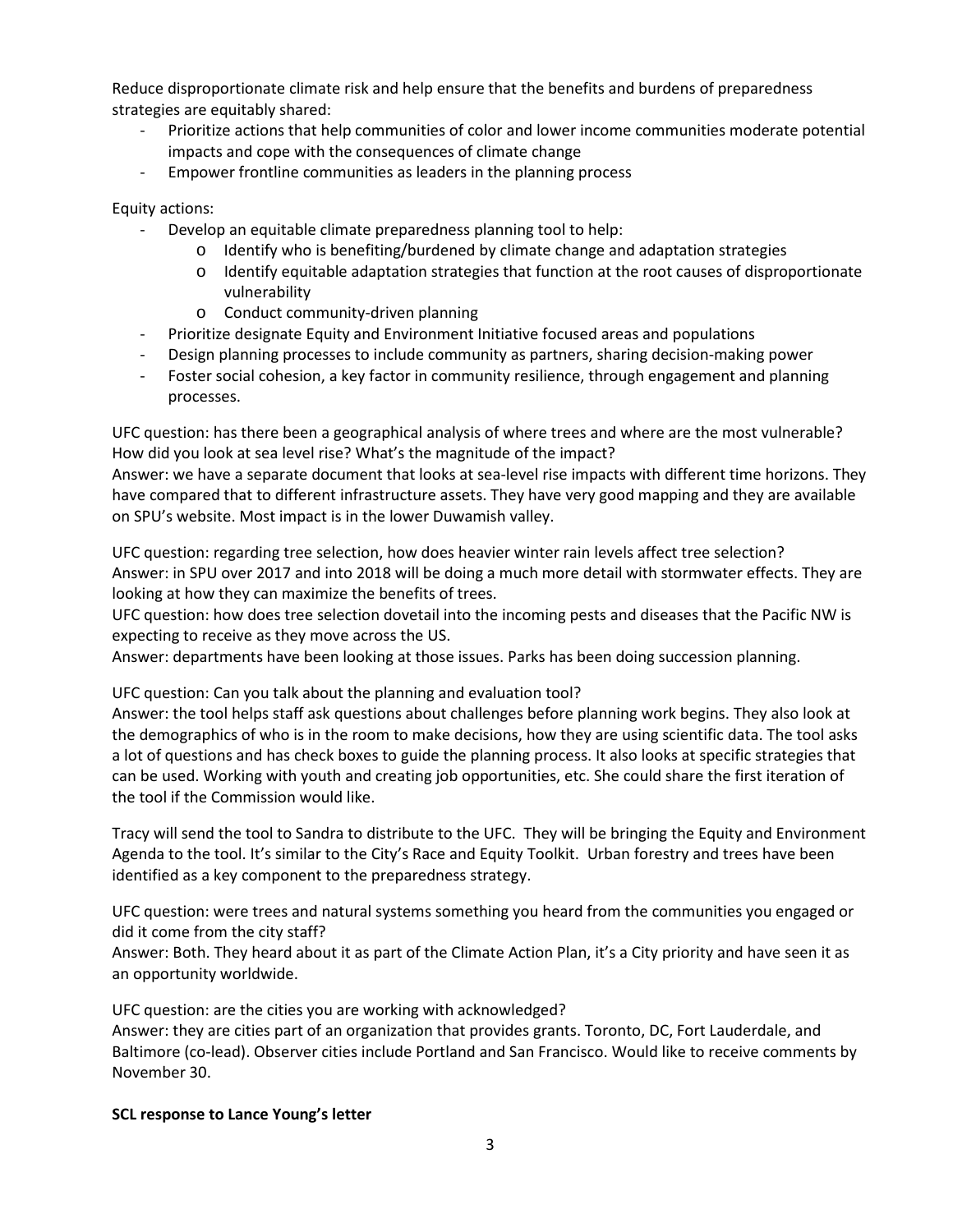Brent brought a map showing how SCL prunes by feeder. They have been scheduled on a 4-year cycle and will be going to 5-year cycle next year due to budget.

Brent walked the Commission through the briefing document answering Mr. Young's questions. Most of the staff are ISA certified arborists. After trimming is done they leave a card with a survey to get feedback from residents.

Utilities set up their own clearance distances, based on voltages of the systems. SCL's system is higher than any of the surrounding utilities, it is also a function of budget and reliability standards expected by residents. Historically didn't do a good job of pruning trees and it wasn't until Hanukah eve storm that they decided to get on a 4-year cycle. They are dealing with a system that has large, inappropriate species planted right under the wires. Portland is a smaller KV system. They tend to disguise their pruning by doing rounding and shaping that makes the trees look to the uneducated eye like a better pruning job but they remove much more of the tree. Snohomish PU District operates a 12.5 kv system with a similar pruning cycle. SCL doesn't prune for communications wires. Earlier in the year when he took the UFC on a tour they showed the Commission some of the challenging areas that had been pruned two years back and the trees were growing back onto the wires. Council focuses on reliability.

UFC Question: it's important for this notice to get to the property owner. If the renter ignores it, it doesn't get to the owner. Answer: not yet.

Second question:

Distribution clearances have not been increased. The contract language regarding tree trimming – clearing requirements and methods. SCL has standards done in 2006. Some have to do with deciduous trees and some with conifers. It is their goal to maintain 10ft clearances. They are living systems that grow at different rates.

The Transmission Vegetation Management System is directed to SCL's transmission system. It is not applicable or relevant to the electrical distribution system work. SCL has federal mandates to maintain clearance around transmission corridors at higher levels than distribution corridors. Lance asked about the 10ft clearance. It's the objective to maintain it to avoid conflict although it's probably not realistic.

UFC question/comment: will they give a new specification when they move from 4 to 5 year cycles? Is it up to the person doing the pruning?

Answer: they are still struggling with how they are going to manage going from 4 to 5 year cycles. They have to look at the structure of the tree to figure out what's the best location to cut. There are other elements to take into consideration.

UFC question/comment: do they give guidance based on different tree species. Do you check? Answer: yes, after the work is done they do an audit and provide feedback.

UFC question/comment: the crew lead is trying to balance the need to perform the work in a given amount of time and cutting back enough to comply with the clearance. May of those crews have many years of experience and know growth patterns of trees in the area. Answer: if the trees are watered they tend to grow faster.

UFC question/comment: how do you determine how much to trim?

Answer: it depends on the site and the tree species. They have certain feeders that have more pressure to have more reliability (such as around First Hill hospitals). If the system has one circuit it needs a different clearance than when there are three wires.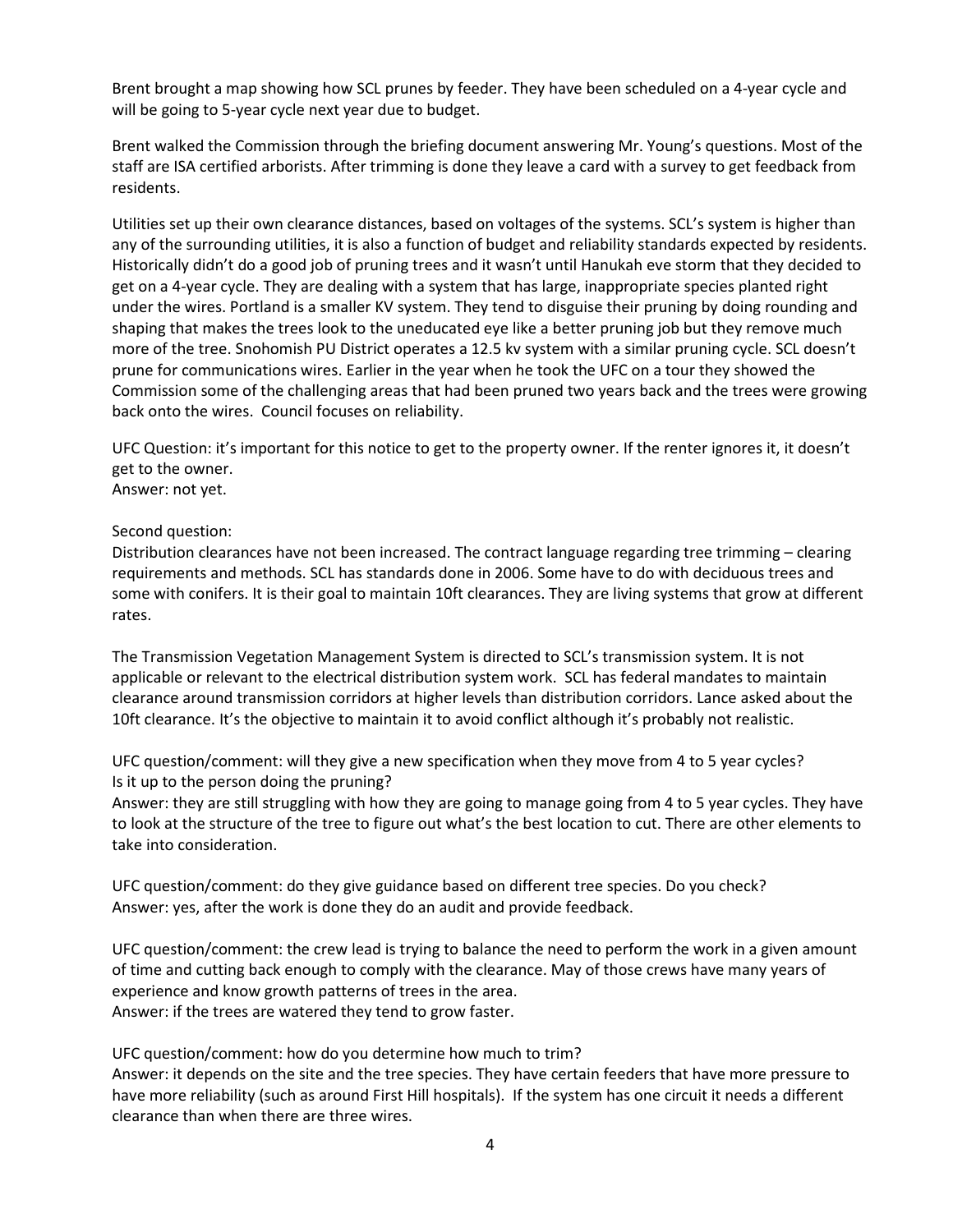SCL has an hour-long meeting every Thursday to manage the work. They meet with the contractors every week to go through the audits and anything that needs to be changed and feedback they are getting is communicated weekly. They have an extra hour meeting with notifiers every month to provide them with training to continue their certification. They have done analysis and created picture books with the most common street trees in the city. They have a constant dialogue. Annually, as part of their TreeLine USA certification, they go over the AINSI industry standards with people doing the work.

The contracts are tightly managed. They are helping manage the work and the quality of the work. Every crew is required to have a certified arborist and do a 100% audit on all trees pruned. They are trying to create an ethic of quality for working in Seattle (other utilities don't have this level of commitment and care). They have weeded out those people that are not interested in getting certified and take the time to provide high-quality pruning.

Tom: to recap

- Question of why or where the pruning cycles are coming from reviewing code: Tom's take is that the code give utilities the ability to set the distances. Answer: the electrical code says 10 ft.
- Observing and respecting trees in that the city codes are being respected as well: When you are operating in other cities, are there city codes other than saying that after certain amount of pruning it is considered a tree removal. Answer: they have agreements with cities.
- Lance mentioned question regarding side pruning and other pruning regarding SNOPUD. They do trim back to the trunk with conifers, because that's the best way of pruning conifers (they deal with that type of cut better).

UFC question/comment: do you have any problems with other cities? Answer: it depends on how many outages they have. Lake Forest Park have many concerns around trees.

Dave quoted from the SNOPUD contract which shows that they prune 12 ft. The assertion that SCL prunes 2- 3 times more than SNOPUD is not true.

UFC question/comment: going from 4 to 5-year cycle. Have you quantified the impact on canopy? Answer: we have not yet quantified that. SCL will likely have to use more the crew that deals with cyclebuster trees that need attention. There expect to have many more cycle-buster trees. The most important thing is consistency. They have already established the architecture they want on the trees. Changing budgets which affect pruning cycles are certainly detrimental to the urban forest.

UFC question/comment: have you seen efficiencies from using the same qualifies group of contractors? Answer: yes. Mostly the local companies figure out what SCL wants to do and trained their people proactively. They don't have as many 'go-backs' (which SCL doesn't pay for) because they have the incentive to do the job right. The feedback they are getting is positive. The number of complaints is minimal (25 complaints out of 1,200 calls/year).

Tom: Will look into a letter to make Council aware of the issue around longer pruning cycles.

## **Backyard Cottage/DADU discussion ad possible vote**

Erik walked the Commission through the letter. The UFC discussed the letter.

# **ACTION: A motion to approve the letter as amended was made, seconded, and approved.**

**Public comment:**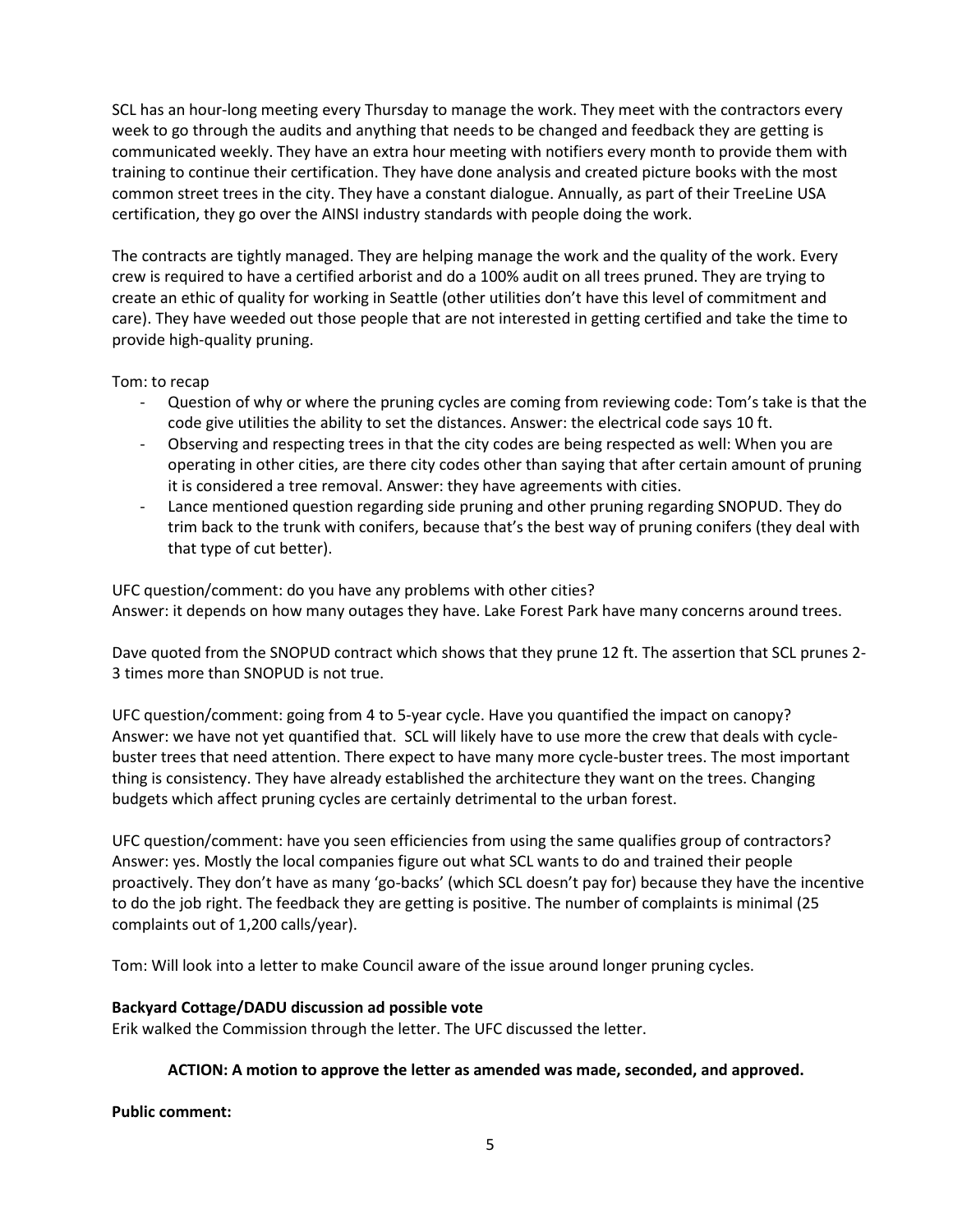Boni – lives in Shoreline. Has been a long advocate of trees. It's important when we talk about SCL to remember that they are a public utility and we are talking about assets that belong to the city. The climate preparedness seems to talk about importance of trees. She would like to ask questions of SCL: SCL is saying they have 1,700 miles of ROW. How many trees are there now? How many trees were there before the storm? How many have been removed, how many have been replaced? By species. The functional part of trees is tied to leaf surface area of trees. She would like to get numbers. What are they doing to protect our assets at a time when we are trying to protect them, now remove them.

Lance: needs to rebut statements about SNOPUD. Centralia guidelines have an 8-year pruning cycle. Tacoma specifies 50kv and trim out to 10 ft.

Janet – understands SCL has responsibility for safety. There are a couple of conflicts with the climate change discussion and the importance the city gives to protecting canopy. There is a conflict in city policy. They are equally important values. Would like the UFC to write a letter and include those values. The total value of an area covered by street trees is greater than any other area of the city. Agrees with Steve about needing to protect exceptional trees.

Anne – encourages the UFC to go on record with City Council and Mayor's Office about how SCL is affecting the urban canopy. She's seen trees pruned excessively and then removed as hazardous trees. Would be nice to have accountability of the impact to the UF.

Steve requested photo documentation.

#### **New Business:**

Green Seattle Day is Saturday.

Steve attended the event to recognize commissions. He talked to the Mayor about the letter the UFC sent opposing allowing homeless encampments in parks. The Mayor was grateful to the UFC on their support.

#### **Adjourn**

#### **Public input:**

-----Original Message----- From: Lance Young [mailto:lance\_young@yahoo.com] Sent: Wednesday, November 09, 2016 7:31 AM To: Pinto de Bader, Sandra <Sandra.Pinto\_de\_Bader@Seattle.gov> Subject: Right of Way Tree Preservation

Hi Sandra

Would you please forward this email along to the commission members for me. Sorry I did not get this done until this morning but I just got a chance to read the SCL briefing yesterday. For fairness this should also probably be sent to SCL or at least posted.

Thanks! Lance Young ================================================================

To: Urban Forestry Commission Re: Right of Way Tree Preservation

Follow up questions for SCL at today's meeting: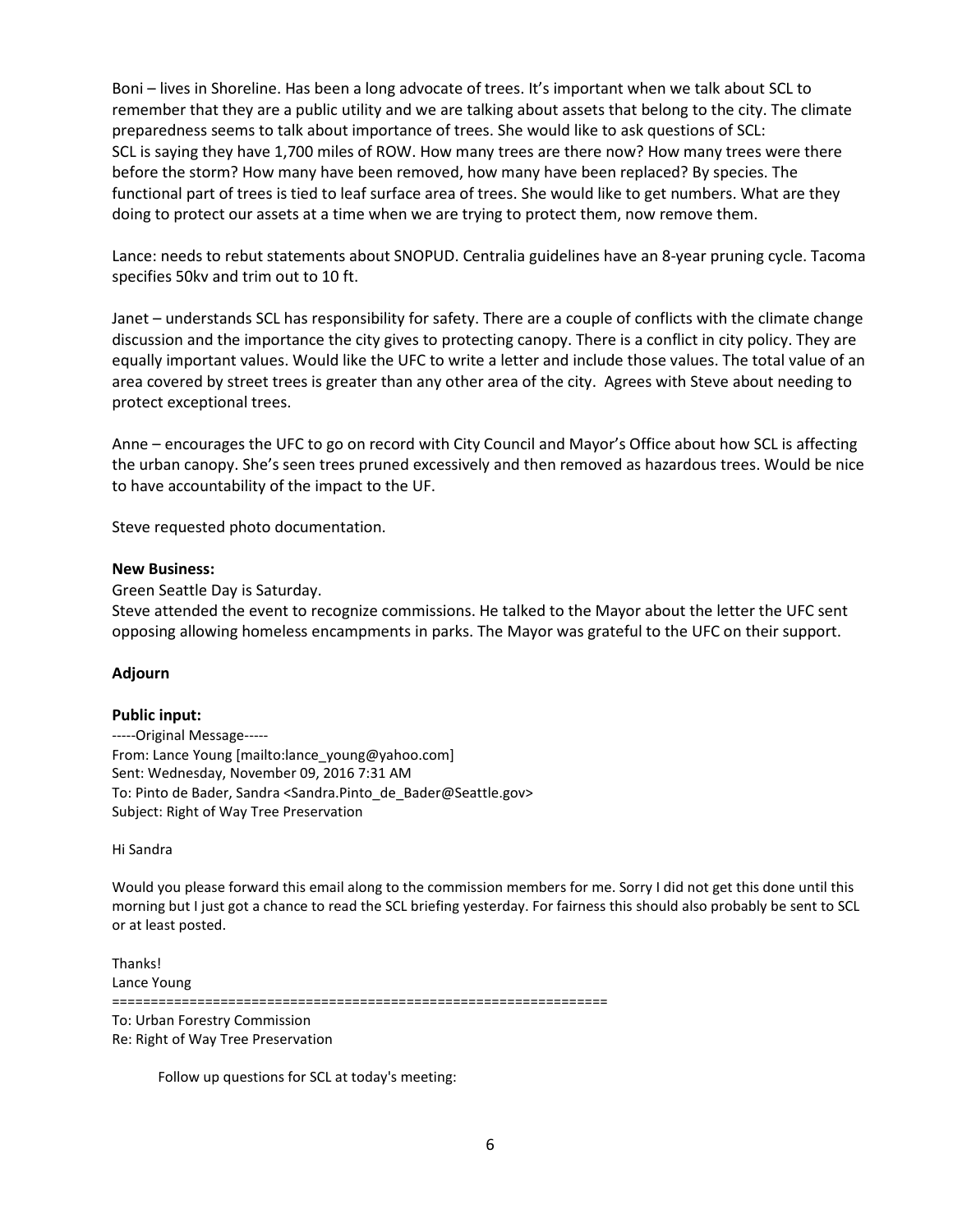The beginning of Seattle City Light's (SCL) letter/briefing to the Seattle Urban Forestry Commission lists the significant number of miles of power lines that SCL manages, and emphasizes how cryptically important it is to our region that this is done well with a good balance between power production and forest canopy preservation. To eliminate all trees just for reliability does not make since just as doing no pruning at all does not.

The SCL Briefing raises several follow up questions:

1. First is the 10' clearance they keep discussing the Pre-Trim distance, or what they like to maintain for the entire 4 year trimming cycle, or is it the Post-Trim distance that they ask their pruners to obtain after the job is done? It of course can not be both as trees do grow back during the 4 years between pruning cycles.

a. If it is the Pre-Trim distance this would correlate with the information provided by SCL at the October 7th 2015 Urban Forestry Meeting, and on their web sit[e http://www.seattle.gov/light/vegmgmt/treetrim.htm.](http://www.seattle.gov/light/vegmgmt/treetrim.htm)

b. If it is the Post-Trim distance than this would correlate with the contract wording for their pruning crews (Kemp West, Davey, and Asplund) and with my understanding of their poorly worded "D9-80" Tree Clearance guideline. It would also more closely correlate with other Power Utility's in our region.

2. In their Briefing's explanation of why they differ so much from Snohomish PUD they are not comparing apples to apples. Because SCL does not do any maintenance for the telephone wires under the power lines and Snohomish does. So the better clearance comparison is the side Pre-Trim clearance which for Snohomish is 4' and for SCL is evidently 10'. Why are they so much greater?

3. In the last paragraph of SCL's briefing they say that the "FERC/NERC (Federal Energy Regulatory Commission/N.American Electric Reliability

Corp.) have no relevance to distribution line clearance work. I do not understand how they can say this when these agencies do the definitive scientific research on vegetating to line clearances. How can this be of no relevance?

4. SCL's lower power outage rates that they keep mentioning may be a sign of the fact that we have so little fores canopy left in the city and that the balance mentioned above may need to be looked at or adjusted.

---

**From:** Morgenstern, Tracy **Sent:** Wednesday, November 09, 2016 3:51 PM **To:** Pinto de Bader, Sandra <Sandra.Pinto\_de\_Bader@Seattle.gov> **Subject:** Links for UFC

Hi Sandra,

Thank you for the opportunity to talk with the Commission. The links I mentioned are:

Coastal flood risk mapping study[: http://www.seattle.gov/environment/climate-change/planning-for](http://www.seattle.gov/environment/climate-change/planning-for-climate-impacts)[climate-impacts](http://www.seattle.gov/environment/climate-change/planning-for-climate-impacts) Equity Evaluation: [http://usdn.org/uploads/cms/documents/heat\\_sceanrio\\_racial\\_equity\\_evaluation\\_mini](http://usdn.org/uploads/cms/documents/heat_sceanrio_racial_equity_evaluation_mini-report_-_final.pdf)report - final.pdf (see lessons learned for the work that is evolving into the tool)

Please let me know if I missed something I had promised!

Cheers, **Trace** 

# PlantAmnesty**▲ ▲**